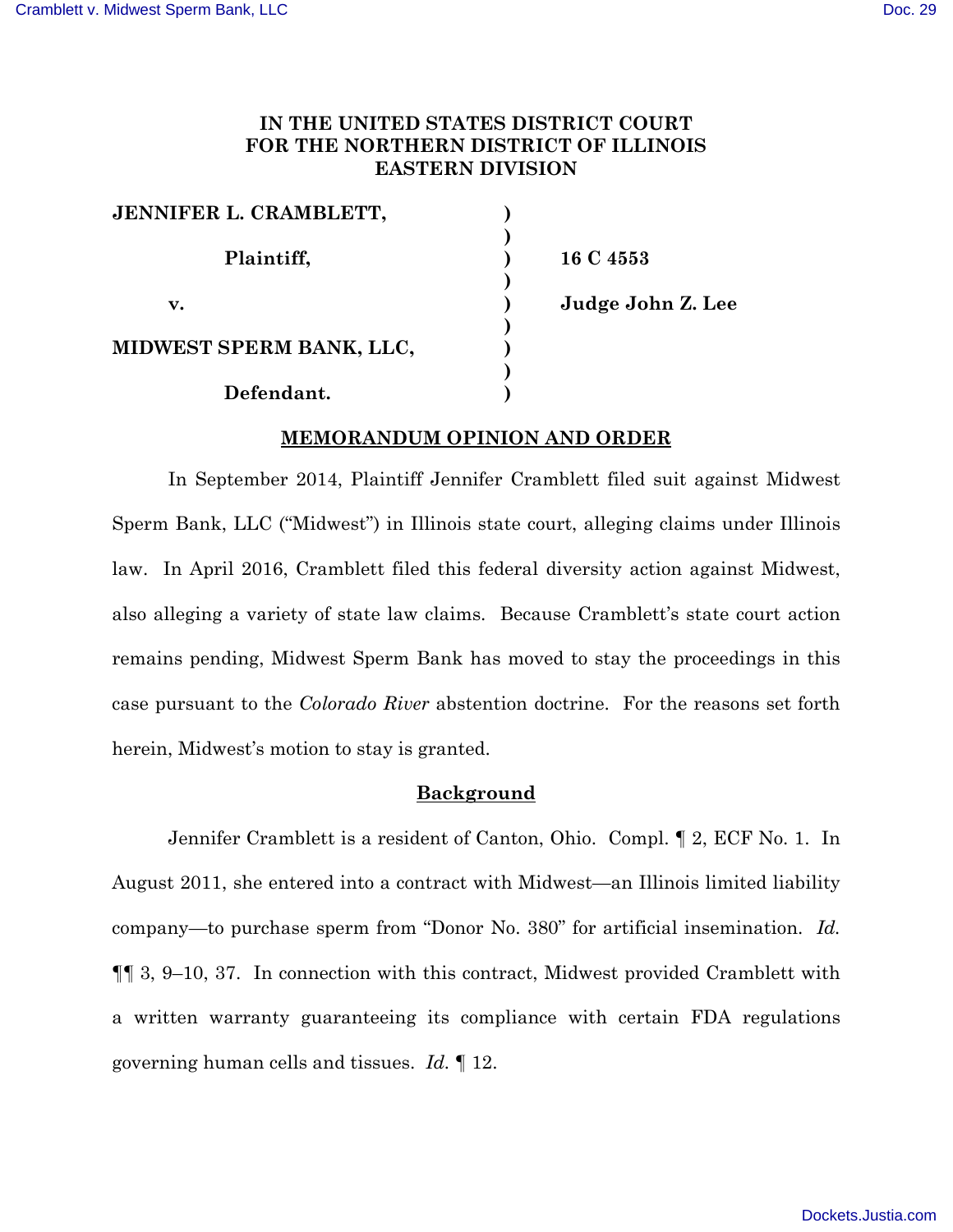In December 2011, Cramblett was artificially inseminated with sperm delivered by Midwest. *Id.* ¶ 9. Approximately five months into her pregnancy, however, she learned that she had been artificially inseminated with sperm from Donor No. 330, and not from Donor No. 380 as she had requested. *Id.* ¶¶ 10–11. Donor No. 380 is Caucasian, whereas Donor No. 330 is African American. *Id.* ¶ 10.

In August 2012, Cramblett gave birth to a daughter of mixed race. *Id.* ¶ 15. According to Cramblett, her daughter's birth has given rise to "numerous challenges and external pressures associated with an unplanned transracial parent-child relationship for which [Cramblett] was not, and is not, prepared." *Id.* ¶ 16. Cramblett further alleges that she and her daughter "require long-term individual and family counseling as well as a change of domicile to a place that is more racially and culturally diverse." *Id.* ¶ 17.

On September 29, 2014, Cramblett filed suit against Midwest in the Circuit Court of Cook County, Illinois, alleging wrongful birth and breach of warranty in violation of Illinois law. *Id.* ¶ 8; *see also* Mot. Stay, Ex. C, Case No. 14 L 010159, Complaint, ECF No. 22. The suit was subsequently transferred to the Circuit Court of DuPage County, Illinois, where Cramblett then filed an amended complaint on September 3, 2015. Compl. ¶ 8; *see also* Mot. Stay, Ex. F, Case No. 2015 L 282, Amended Complaint ("State Am. Compl."). The amended complaint alleges claims for (1) violation of the Illinois Consumer Fraud and Deceptive Business Practices Act, 815 Ill. Comp. Stat. 505/1 *et seq.*, (2) violation of the Illinois Deceptive Trade Practices Act, 815 Ill. Comp. Stat. 510/1 *et seq.*, (3) fraud, (4) violation of the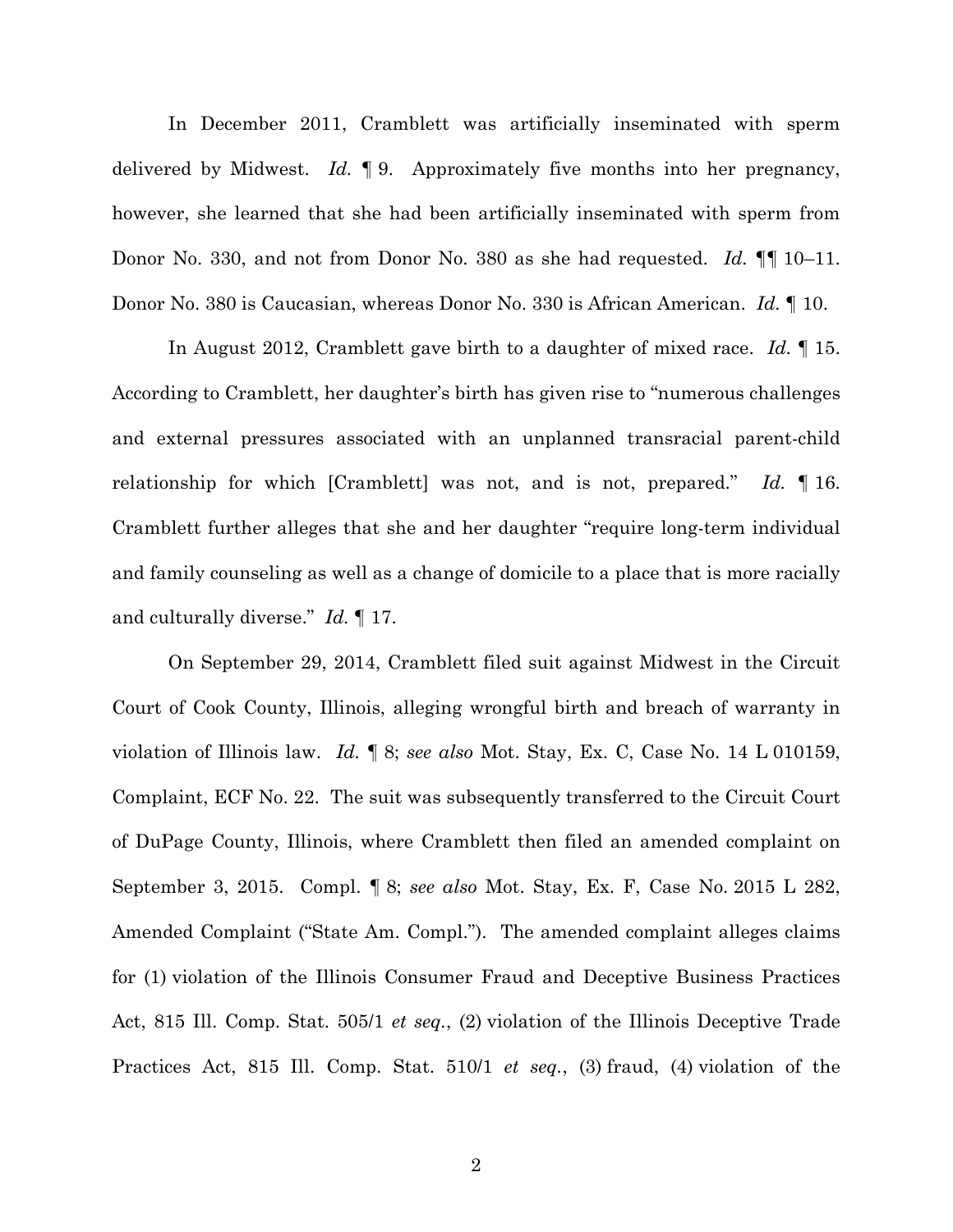Magnuson-Moss Warranty Act, 15 U.S.C. § 2301 *et seq.*, (5) negligent misrepresentation, (6) breach of warranty, (7) breach of contract, (8) gross negligence, and (9) ordinary negligence. State Am. Compl. ¶¶ 16–76.

On March 11, 2016, the state court dismissed Cramblett's claims under the Illinois Deceptive Trade Practices Act and the Magnuson-Moss Warranty Act with prejudice. Mot. Stay at 3. The court also dismissed the remaining seven counts without prejudice for failure to state a claim, giving Cramblett leave to file a second amended complaint within forty-five days. *Id.* at 3–4. Because Cramblett never filed a second amended complaint, however, the state court dismissed her seven remaining claims with prejudice on July 21, 2016. [1](#page-2-0) *Id.* at 5. Following this dismissal with prejudice, Cramblett filed a notice of appeal to the Illinois Appellate Court, seeking reinstatement of those seven claims. *Id.*, Ex. B. The appeal remains pending.

Meanwhile, in April 2016, Cramblett filed the present federal diversity action against Midwest. The complaint in her federal action alleges state law claims for (1) violation of the Illinois Consumer Fraud and Deceptive Business Practices Act, (2) fraud, (3) breach of warranty, (4) breach of contract, (5) willful and wanton misconduct, and (6) negligence. Compl. ¶¶ 19–57. In light of Cramblett's pending

 $\overline{a}$ 

<span id="page-2-0"></span><sup>1</sup> In her brief in opposition to Midwest's motion to stay, Cramblett takes the rather curious position that she actually complied with the state court's order by refiling her claims in federal court. Resp. at 5 & n.10, ECF No. 25. But this could not have been what the state court meant, as evidenced by its subsequent order dismissing the suit with prejudice. And, for the purpose of deciding this motion, the Court cannot ignore the final judgment entered by the state court and resulting appeal that is pending. What preclusive effect, if any, the state court's judgment, if affirmed, will have on the claims asserted here will undoubtedly be a matter for another day.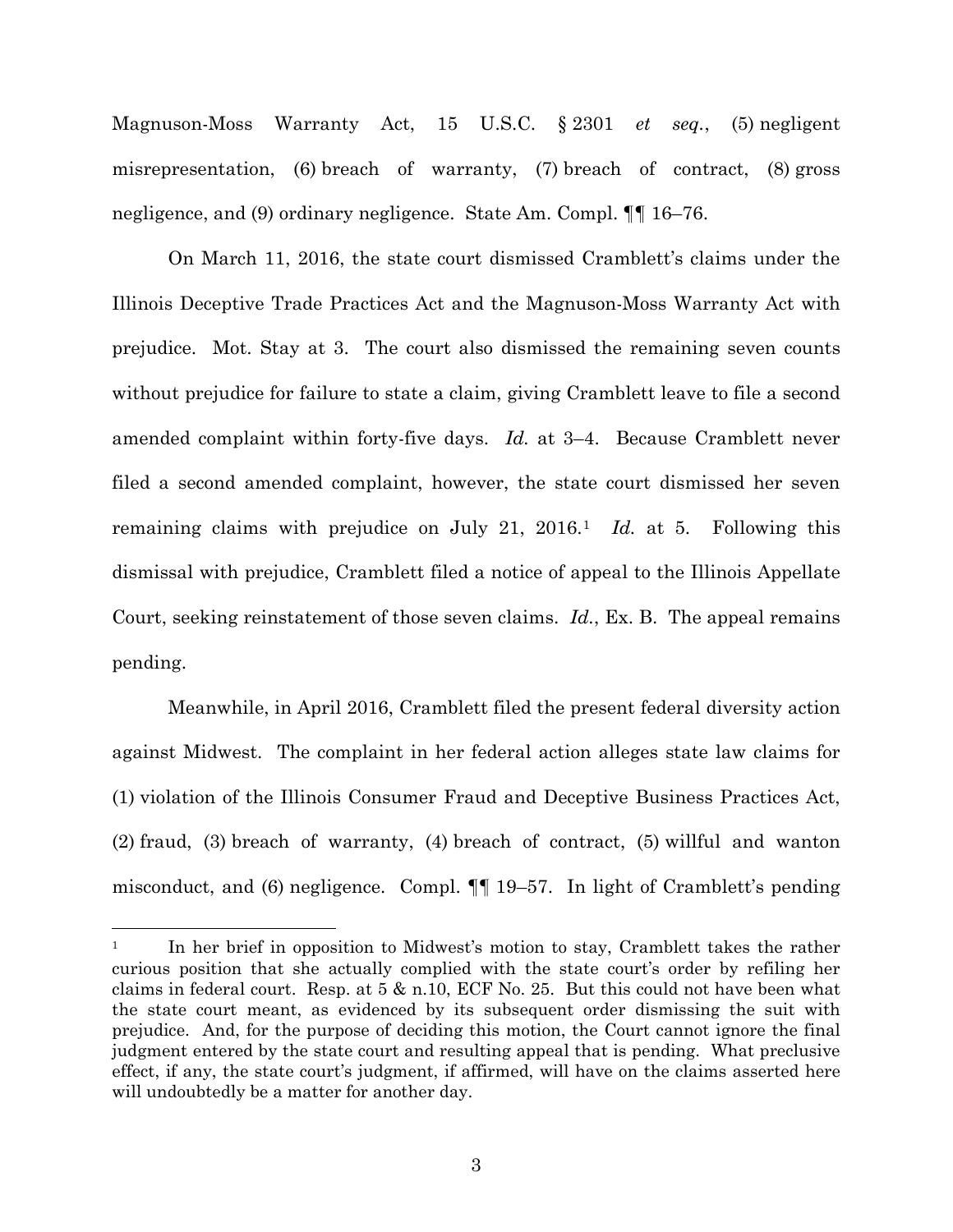appeal before the Illinois Appellate Court, Midwest has moved to stay the federal proceeding under *Colorado River Water Conservation District v. United States*, 424 U.S. 800 (1976).

## **Analysis**

Under *Colorado River*, a federal district court may stay a suit under certain "exceptional circumstances" where there is a concurrent state proceeding and a stay of the federal proceeding would promote "wise judicial administration." *Clark v. Lacy*, 376 F.3d 682, 685 (7th Cir. 2004) (quoting *Colo. River*, 424 U.S. at 818). The purpose of the *Colorado River* doctrine is to "conserve both state and federal judicial resources and prevent inconsistent results." *Freed v. J.P. Morgan Chase Bank, N.A.*, 756 F.3d 1013, 1018 (7th Cir. 2014). In deciding whether to stay proceedings under *Colorado River*, district courts must be mindful of their "virtually unflagging obligation . . . to exercise the jurisdiction given to them," *Clark*, 376 F.3d at 685 (quoting *Colo. River*, 424 U.S. at 817–18), abstaining from the exercise of jurisdiction only when abstention is justified by "exceptional circumstances [and] the clearest of justifications . . . under *Colorado River*." *Id.* (quoting *Moses H. Cone Mem'l Hosp. v. Mercury Constr. Corp.*, 460 U.S. 1, 25 (1983)) (internal quotation marks omitted).

To determine whether a *Colorado River* stay is warranted, a federal court must apply a two-part test. First, the court must determine "whether the concurrent state and federal actions are actually parallel." *Id.* (quoting *LaDuke v. Burlington N. R.R. Co.*, 879 F.2d 1556, 1559 (7th Cir. 1989)). Second, if the two

4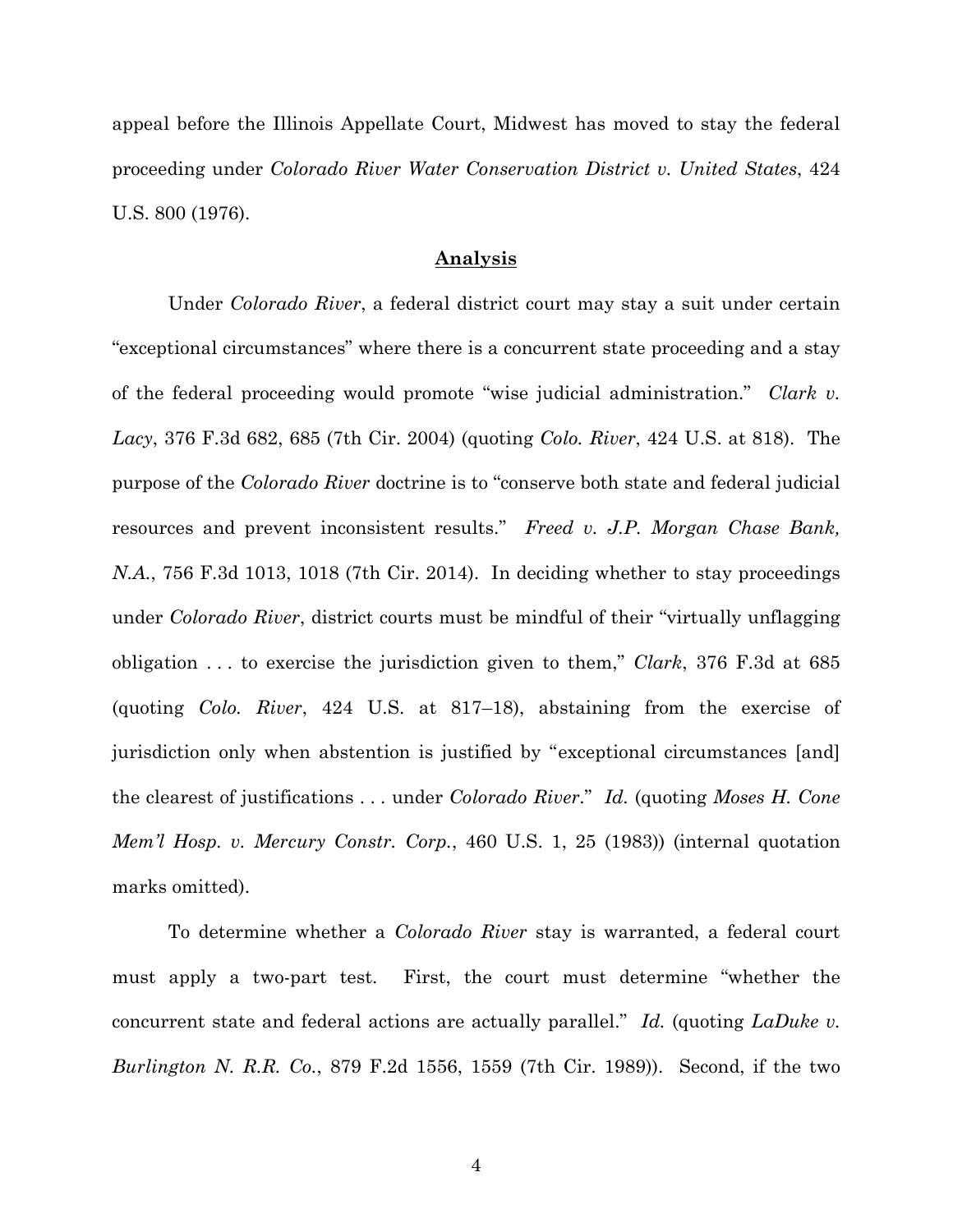actions are indeed parallel, the court must consider ten nonexclusive factors that speak to the presence of exceptional circumstances warranting a stay. *Freed*, 756 F.3d at 1018; *Clark*, 376 F.3d at 685. These ten factors include:

- (1) whether the state has assumed jurisdiction over property;
- (2) the inconvenience of the federal forum;
- (3) the desirability of avoiding piecemeal litigation;
- (4) the order in which jurisdiction was obtained by the concurrent forums;
- (5) the source of governing law, state or federal;
- (6) the adequacy of state-court action to protect the federal plaintiff's rights;
- (7) the relative progress of state and federal proceedings;
- (8) the presence or absence of concurrent jurisdiction;
- (9) the availability of removal; and
- (10) the vexatious or contrived nature of the federal claim.

*Freed*, 756 F.3d at 1018 (citing *Tyrer v. City of S. Beloit, Ill.*, 456 F.3d 744, 754 (7th Cir. 2006)).

# **I. Parallelism of State and Federal Actions**

Concurrent state and federal actions are parallel for purposes of the *Colorado River* doctrine when there is "a substantial likelihood that the state litigation will dispose of all claims presented in the federal case." *Freed*, 756 F.3d at 1018 (quoting *Lumen Constr., Inc. v. Brant Constr. Co.*, 780 F.2d 691, 695 (7th Cir. 1985)). In determining whether concurrent actions are parallel, federal courts consider whether the actions concern substantially the same parties, legal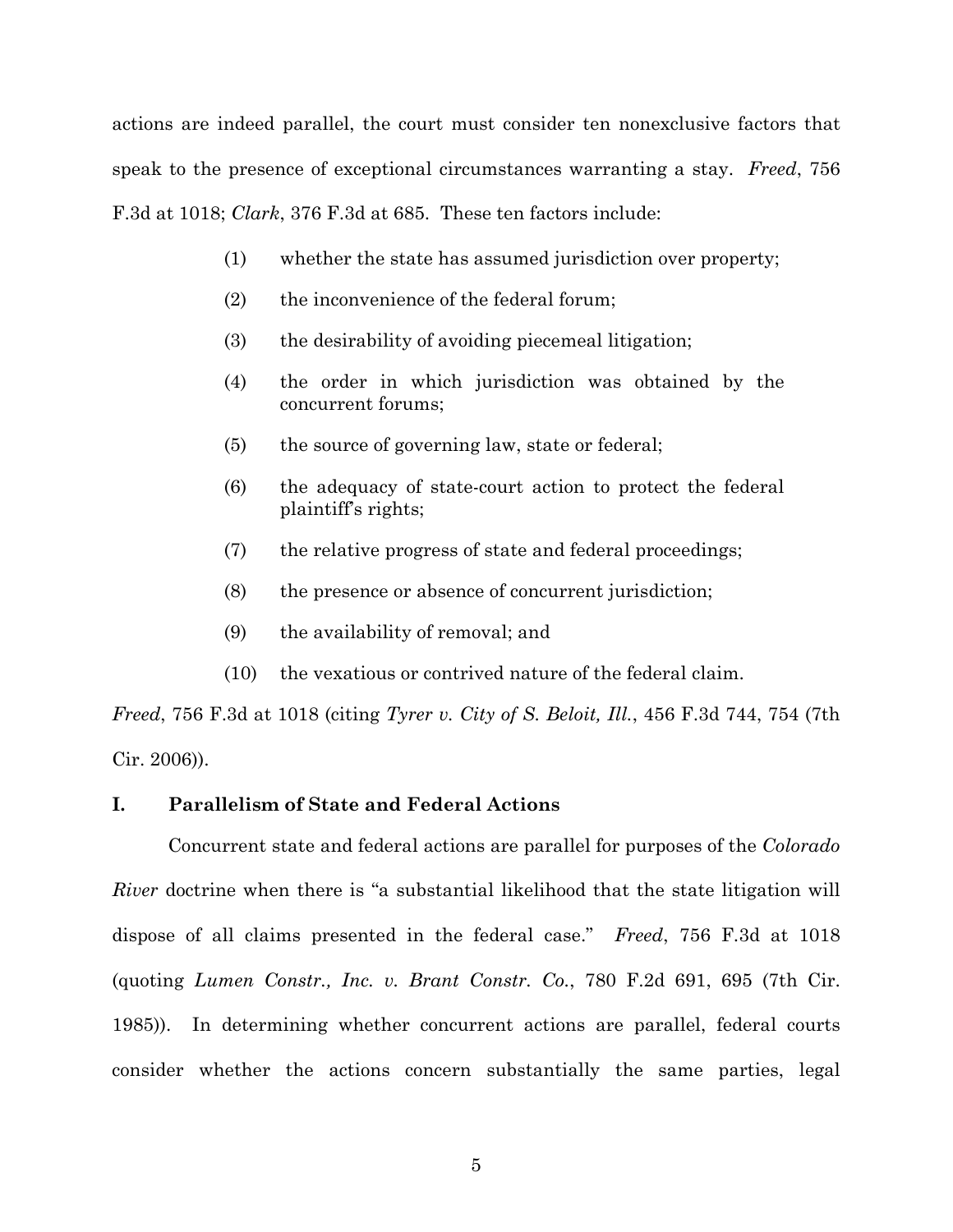allegations, and underlying facts. *See id.* at 1018–19; *Clark*, 376 F.3d at 686. Courts also consider whether the concurrent actions would be resolved through examination of the same set of evidence. *See Huon v. Johnson & Bell Ltd.*, 657 F.3d 641, 647 (7th Cir. 2011). "If there is any doubt that cases are parallel, a district court should not abstain." *Id.* at 646 (citing *AAR Int'l, Inc. v. Nimelias Enters. S.A.*, 250 F.3d 510, 520 (7th Cir. 2001)).

Here, there is no doubt—and the parties do not dispute—that Cramblett's state and federal actions are parallel for purposes of the *Colorado River* doctrine. The six claims brought against Midwest in the federal action are virtually identical to six of the claims brought against Midwest in the state action. Specifically, Counts I, II, III, IV, and VI of Cramblett's federal complaint allege nearly verbatim the counts in her amended state court complaint for violations of the Illinois Consumer Fraud and Deceptive Business Practices Act, fraud, breach of warranty, breach of contract, and negligence. *Compare* Compl. ¶¶ 19–42, 51–57, *with* State Am. Compl. ¶¶ 16–22, 30–35, 49–61, 70–76. Further, Count V of Cramblett's federal complaint is substantially the same as the count for gross negligence in her amended state court complaint: both counts allege that Midwest acted willfully, intentionally, maliciously, and intentionally in "breach[ing] its legal duties to [Cramblett], . . . thereby causing [Cramblett] to be artificially inseminated with sperm from the wrong donor." Compl.  $\P\P$  46–48; State Am. Compl.  $\P$  65–67. It is true that Count V of the federal complaint is labeled as a claim for "willful and wanton misconduct," rather than as a claim for "gross negligence." But this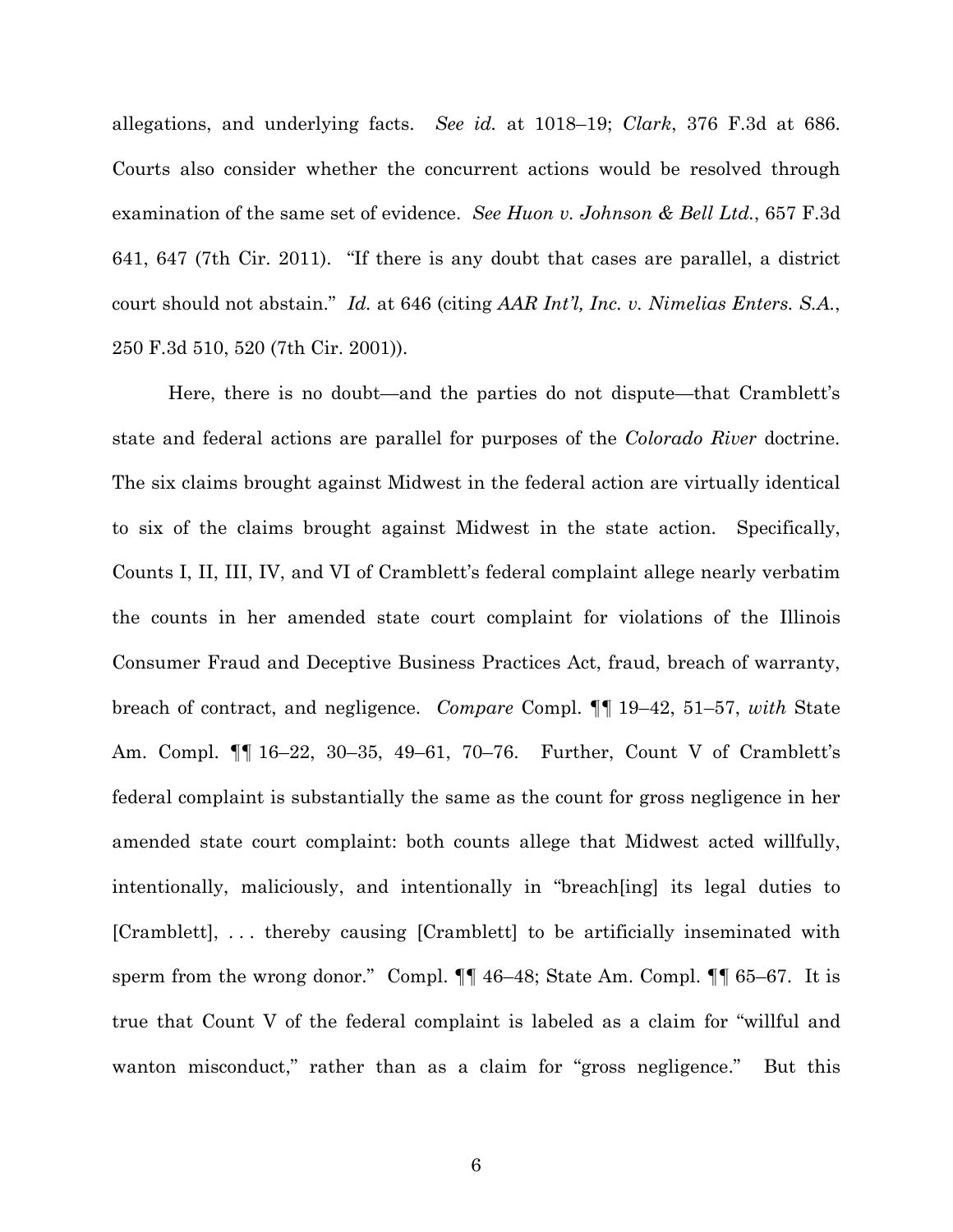superficial difference is of no matter, as "the parallel nature of the actions cannot be . . . dispelled by repackaging the same issue under different causes of action." *Clark*, 376 F.3d at 686–87.

In addition to containing the same legal allegations, Cramblett's state and federal actions arise from the same underlying set of facts. Specifically, both suits are premised on Cramblett's contract with Midwest for the provision of sperm, and in both suits Cramblett's claims are based upon Midwest's alleged failures to deliver the correct sperm and to comply with relevant FDA regulations. *Compare* Compl. ¶¶ 9–18, *with* State Am. Compl. ¶¶ 6–15.

In sum, the legal claims and factual allegations in Cramblett's state and federal actions overlap in their entirety, and the issues raised in the two cases will be resolved by referencing substantially the same facts and evidence. As such, there is a substantial likelihood that the state proceeding will dispose of all claims brought in the federal action. *Cf. Freed*, 756 F.3d at 1020–21; *Clark*, 376 F.3d at 687. The two actions are therefore parallel for purposes of the *Colorado River* doctrine.

# **II. Ten Nonexclusive Factors Warranting** *Colorado River* **Abstention**

Because Cramblett's state and federal actions are parallel, the Court now turns to consider the ten nonexclusive factors that might demonstrate the presence of exceptional circumstances warranting a stay in the federal proceedings. *See Freed*, 756 F.3d at 1018; *Clark*, 376 F.3d at 685. In making this consideration, "no one factor is necessarily determinative." *Freed*, 756 F.3d at 1018 (quoting *Colo.* 

7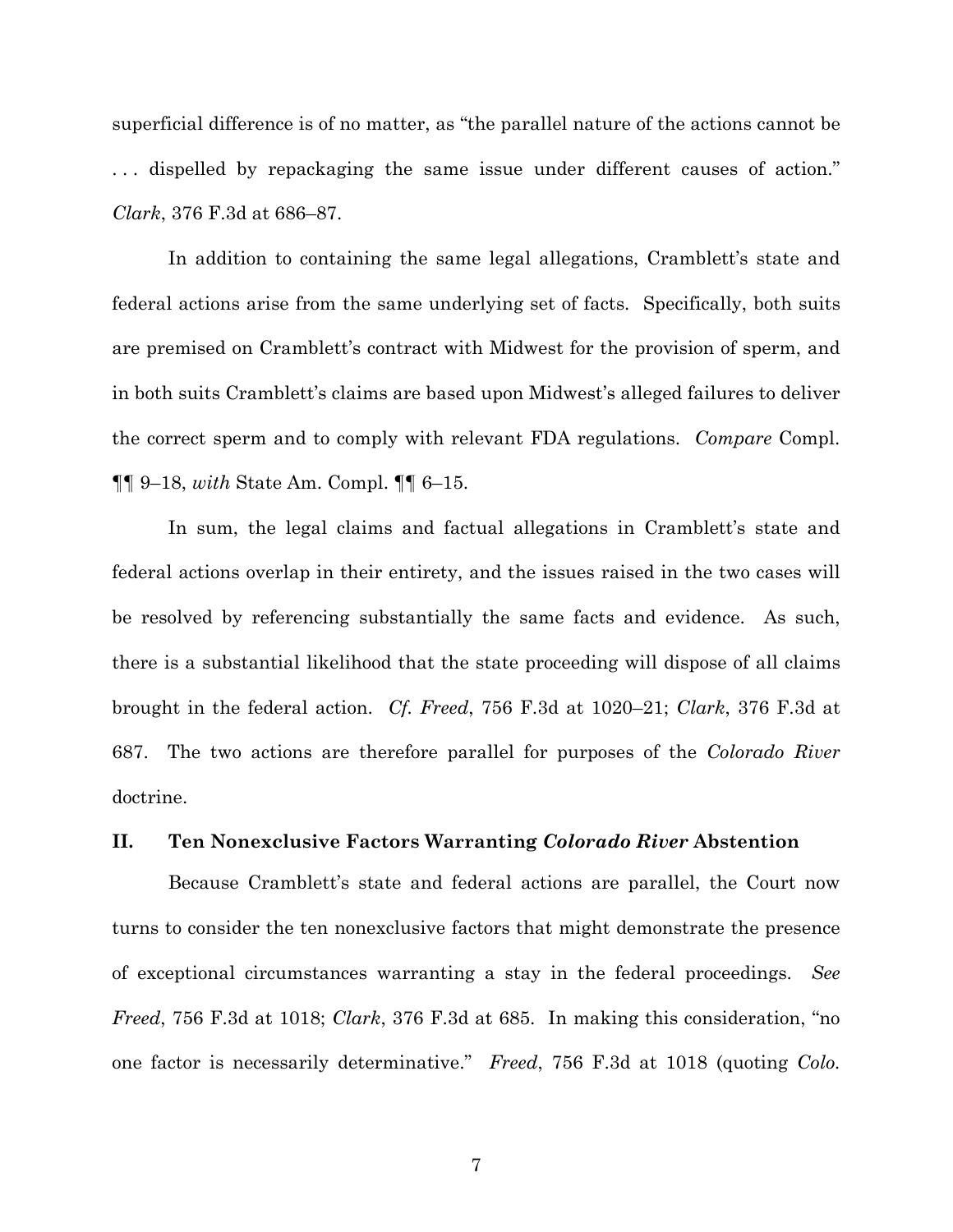*River*, 424 U.S. at 818). In addition, because abstention is the exception rather than the rule, absent or neutral factors weigh against a stay. *See Huon*, 657 F.3d at 648.

## **A. Whether the State Has Assumed Jurisdiction over Property**

Cramblett asserts that the first *Colorado River* factor weighs against abstention because the Illinois state courts have not assumed jurisdiction over any property in connection with her case. Resp. at 5. Midwest concedes this point. Reply at 2, ECF No. 25. The Court therefore finds that this factor weighs against abstention.

# **B. Inconvenience of the Federal Forum**

Cramblett also asserts that the second factor weighs against abstention because litigating before this Court would not be inconvenient for Midwest. Resp. at 5. As with the first factor, Midwest concedes this point. Reply at 2. The Court thus finds that this factor likewise weighs against abstention.

#### **C. Desirability of Avoiding Piecemeal Litigation**

Next, Cramblett argues that the desirability of avoiding piecemeal litigation weighs against abstention, on the grounds that Cramblett's state court action has not advanced beyond the pleading stage and that the risk of piecemeal litigation is therefore highly unlikely. Resp. at 6. Midwest disputes this point, arguing that Cramblett's decision to file a federal complaint creates a high risk of both piecemeal litigation and a waste of judicial resources. Mot. Stay at 8–9.

Given the substantial similarities between the state and federal actions, the Court agrees with Midwest that this factor weighs strongly in favor of abstention. If the Illinois Appellate Court reinstates Cramblett's claims per her request, *see*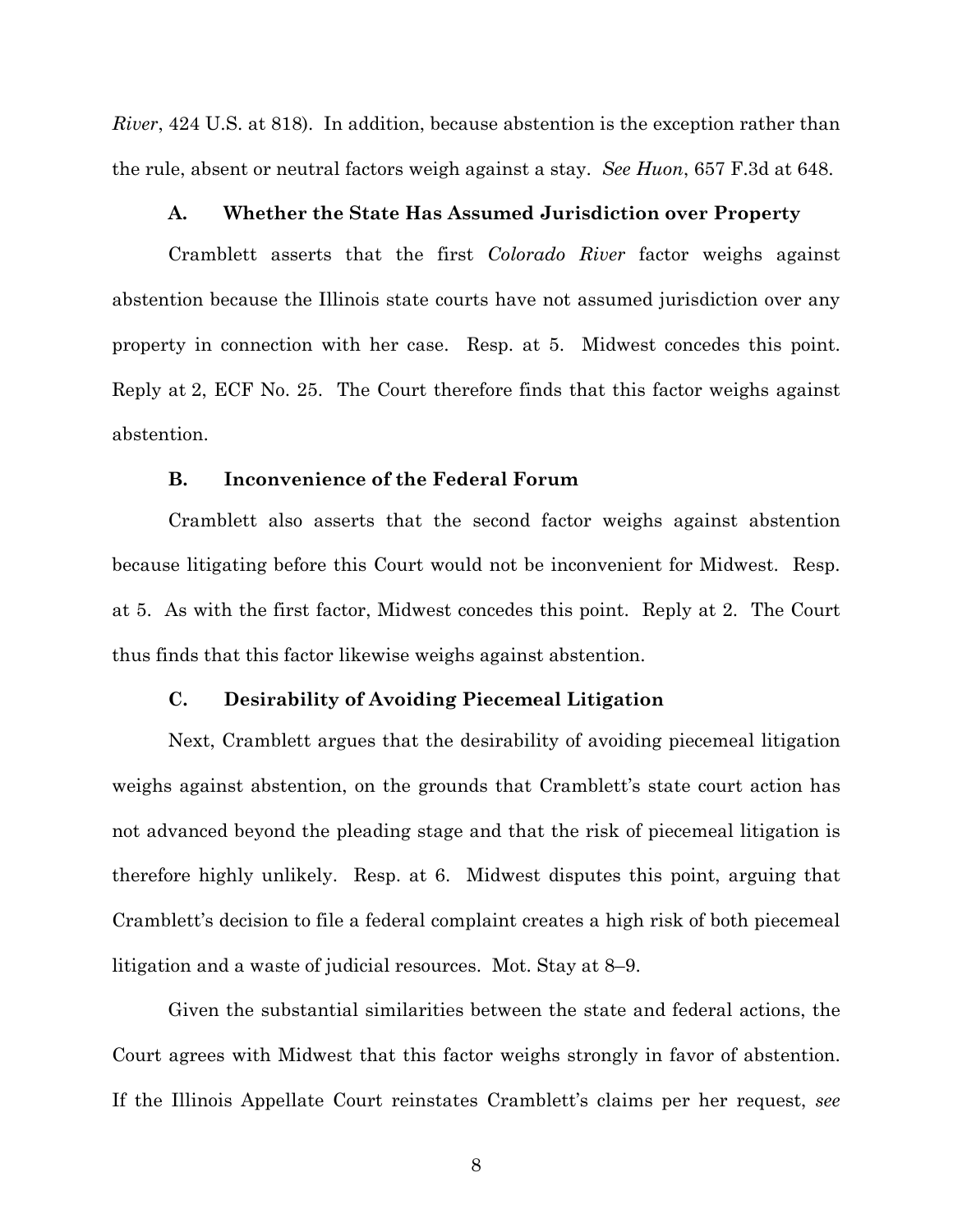Mot. Stay, Ex. B, those claims—just like the virtually identical claims before this Court—will then proceed through pretrial motions and discovery, heading toward a trial on the merits. Allowing the cases to proceed simultaneously might therefore result not only in duplicative proceedings before the state and federal courts, but also in the risk of inconsistent rulings. The Seventh Circuit has made clear that "this sort of redundancy counsels in favor of a stay." *Clark*, 376 F.3d at 687 (citing *Caminiti & Iatarola, Ltd. v. Behnke Warehousing, Inc.*, 962 F.2d 698, 701 (7th Cir. 1992)); *see also Freed*, 756 F.3d at 1022.

It is true that such duplication might be avoided if the Illinois Appellate Court were to affirm the state trial court's dismissal of Cramblett's claims, thereby resolving the proceeding and precluding the onset of discovery. But if the Illinois Appellate Court were to issue such a ruling, then Cramblett's federal case might be dismissed on grounds of claim preclusion. *See Lumen*, 780 F.2d at 695 (explaining that "[p]rinciples of res judicata can be expected to operate in full force, particularly in light of [ ] duplicate proceedings"). In light of this possibility, the Seventh Circuit has instructed that it is sensible to stay the federal proceeding until the state action has reached a conclusion. *See Rogers v. Desiderio*, 58 F.3d 299, 302 (7th Cir. 1995) (citing *Colo. River*, 424 U.S. at 817–21; *LaDuke*, 879 F.2d at 1556). For these reasons, this factor weighs strongly in favor of abstention.

#### **D. Order in Which Jurisdiction Was Obtained**

The Illinois courts obtained jurisdiction over Cramblett's state action in September 2014. *See* Mot. Stay, Ex. C. Cramblett filed her federal action approximately nineteen months later, in April 2016. *See generally* Compl. As such,

9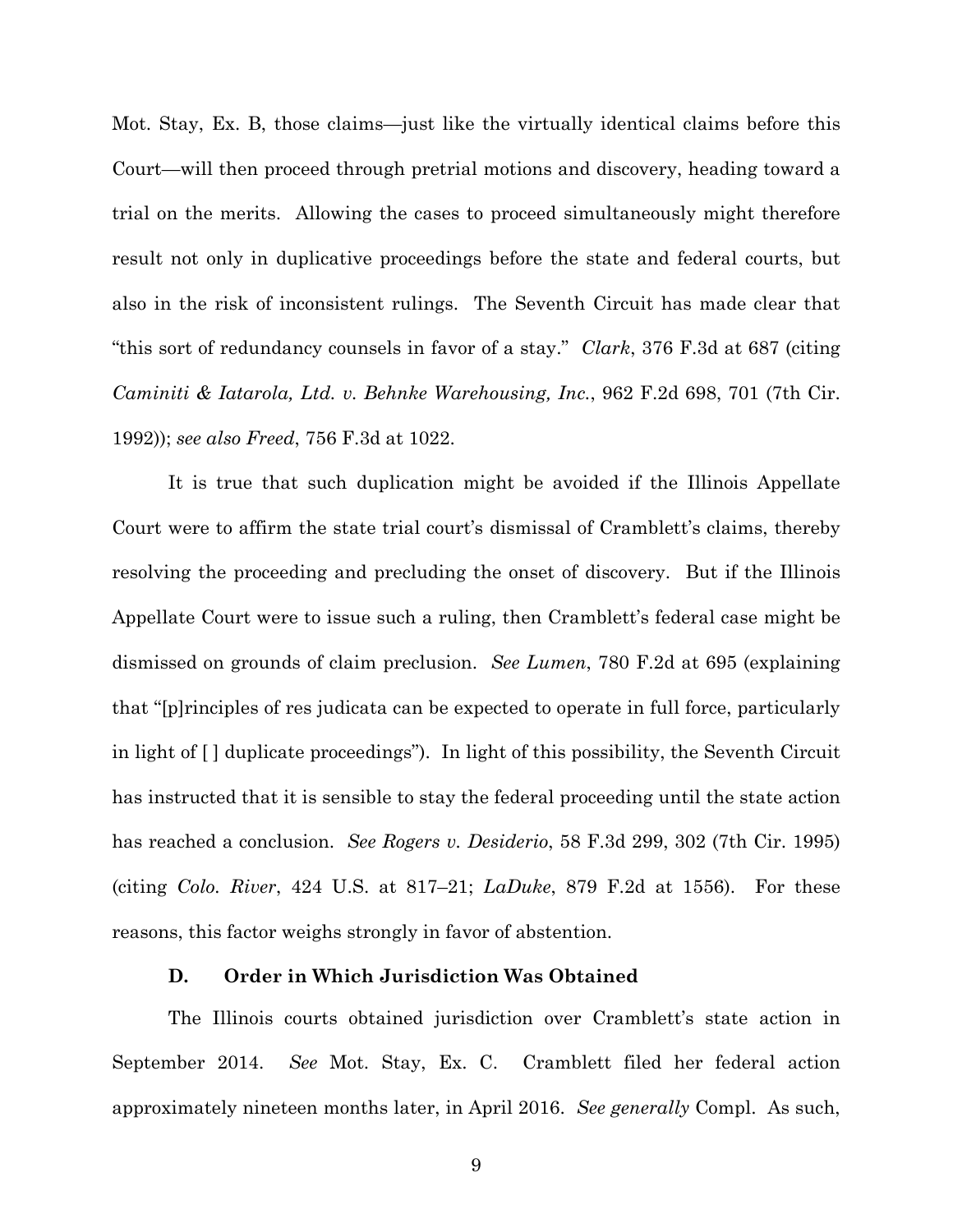the order in which jurisdiction was obtained in the concurrent state and federal forums weighs heavily in favor of abstention. *See Interstate Material Corp. v. City of Chi.*, 847 F.2d 1285, 1289 (7th Cir. 1988) (noting that this factor weighed in favor of abstention where state action was filed seven months before federal action); *Lumen*, 780 F.2d at 697 (noting that this factor weighed in favor of abstention where state action was filed almost five months before federal action).

Cramblett concedes that the state action was filed first, but she argues that this factor should be given minimal consideration because no substantial progress has been made in the state proceeding. Resp. at 6. In advancing this argument, Cramblett appears to conflate this factor with the seventh *Colorado River* factor that is, the relative progress of the state and federal proceedings. Even assuming *arguendo* that courts may properly merge the analysis of these two factors, the Court finds that Cramblett's argument lacks merit. In considering the progress of a state proceeding, courts focus "not on the amount of discovery completed but on how far the state court has progressed toward a final resolution." *Huon*, 657 F.3d at 648 (citing *Moses H. Cone*, 460 U.S. at 21). Although Cramblett's state action has not advanced into the discovery phase, the Circuit Court of DuPage County has issued a final judgment in the case, and the judgment is now pending on review before the Illinois Appellate Court. *See* Mot. Stay, Ex. B. As such, the Court rejects Cramblett's argument that no substantial progress has been made in the state proceeding. In conclusion, this factor weighs significantly in favor of abstention.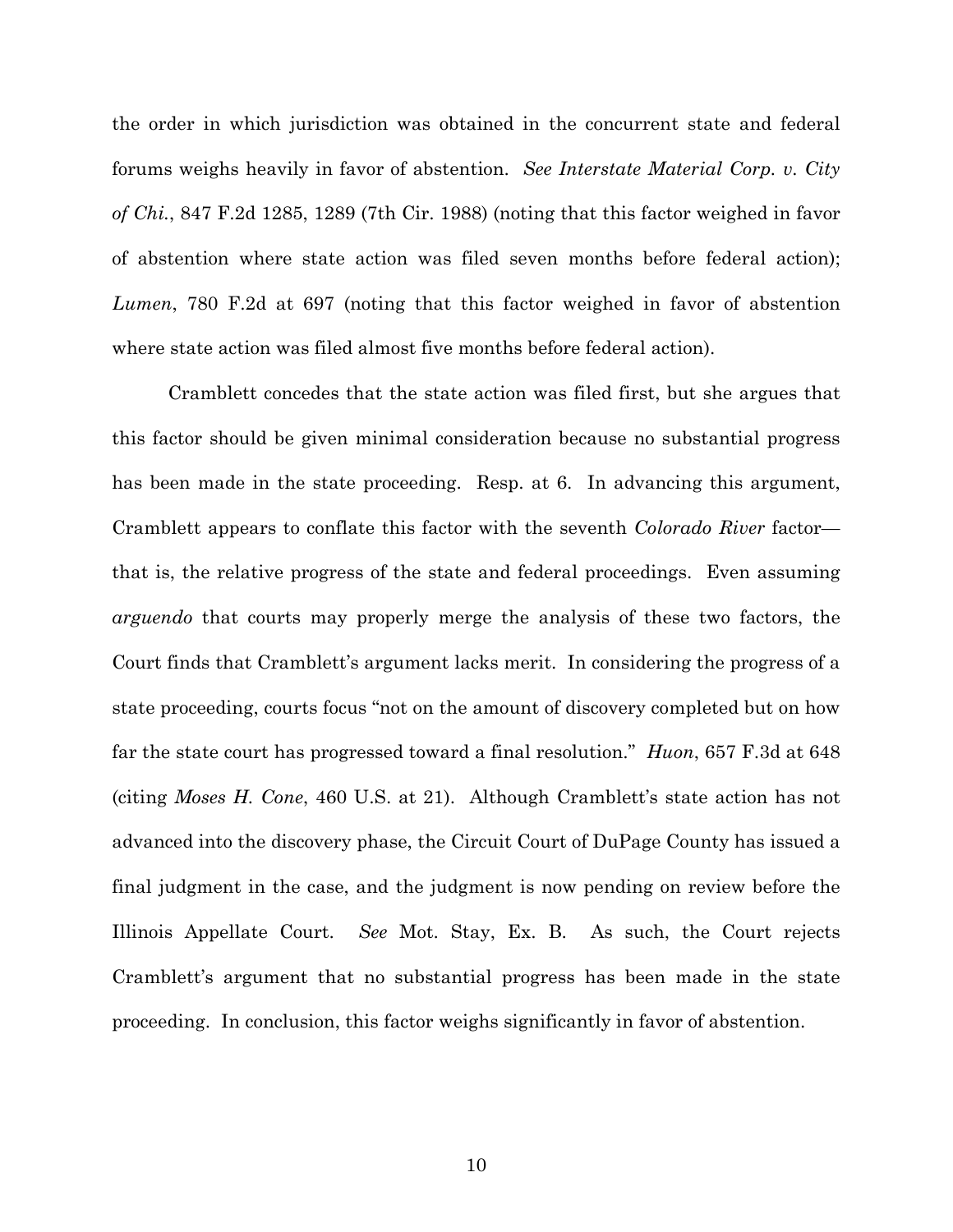#### **E. Source of Governing Law**

As Cramblett acknowledges, all six of the claims in her federal complaint are brought under Illinois statutory and common law. Cramblett asserts, however, that the source of governing law should be given only negligible weight in the *Colorado River* analysis. This argument is contrary to well-established Seventh Circuit precedent, which does not assign lesser weight to this factor. *See Clark*, 376 F.3d at 687–88 (holding that the source of governing law weighed in favor of a stay where both the state and federal actions were governed by New York law); *Freed*, 756 F.3d at 1022 ("[A]ll claims at issue in this appeal are governed by state law. . . . Thus, the fifth factor also weighs in favor of abstention."); *Day v. Union Mines Inc.*, 862 F.2d 652, 660 (7th Cir. 1988) ("[W]e have found that a state court's expertise in applying its own law favors a *Colorado River* stay."). As such, the Court finds that the source of law governing the claims in Cramblett's state and federal actions weighs in favor of abstention.

#### **F. Adequacy of State Action to Protect Federal Plaintiff's Rights**

Next, Cramblett argues that *Colorado River* abstention is unwarranted in this case because her state action is inadequate to protect her legal rights. In support, Cramblett points to the state trial court's dismissal of her claims, contending that this dismissal is indicative of the court's bias against her as an outof-state litigant. Resp. at 8–9.

Cramblett's argument is unavailing for several reasons. First and most importantly, the argument is wholly undercut by the fact that Cramblett herself chose to file suit in Illinois state court. When a plaintiff voluntarily chooses to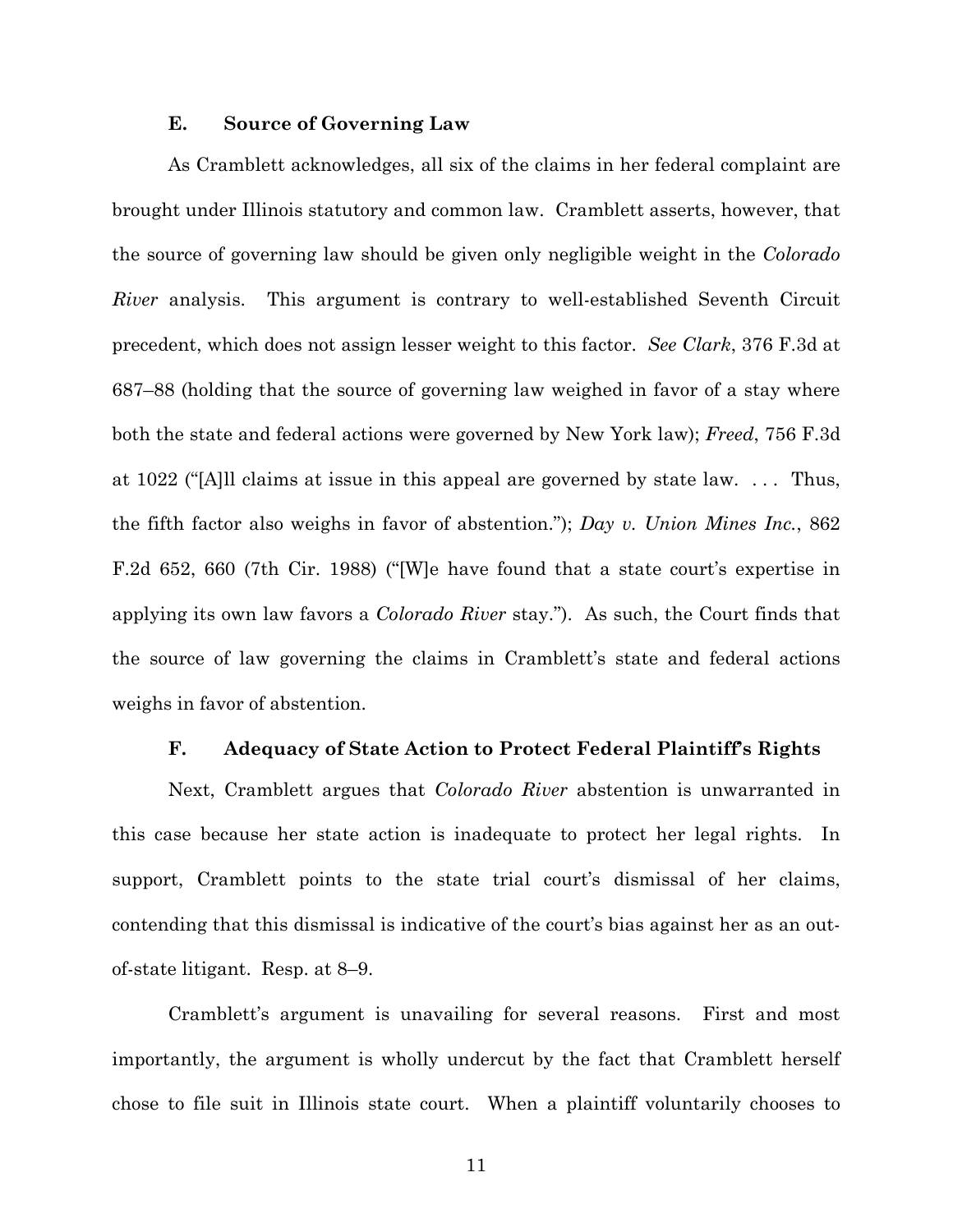litigate her claims in a state forum, she "effectively undermine[s] [her] own argument" that she will be unfairly prejudiced in the state proceeding due to her status as an out-of-state litigant. *Freed*, 756 F.3d at 1022–23. Moreover, while the state court's dismissal of Cramblett's claims was indisputably an unfavorable outcome from Cramblett's point of view, there is no indication that the state court acted in a biased or unfair manner in applying Illinois's substantive laws and procedural rules to adjudicate Cramblett's claims. This Court therefore cannot conclude that the state court is an inadequate forum on this basis. *See Tyrer*, 456 F.3d at 757 (rejecting plaintiff's argument that state court was an inadequate forum when plaintiff did "nothing to substantiate this argument [ ] except to complain that the state court rejected his claims"). Finally, the Court emphasizes that Midwest has moved to stay Cramblett's federal lawsuit rather than to dismiss it outright. Unlike a dismissal, a stay protects a federal plaintiff's rights by "allow[ing] [her] the possibility to revive [her] federal litigation depending on the outcome in state court." *Freed*, 756 F.3d at 1023.

For these reasons, the Court finds that Cramblett's rights are adequately protected in the state proceeding. The state and federal actions present the same questions of law and fact, and "the state court can resolve these questions just as effectively" as the federal court. *Clark*, 376 F.3d at 688. This factor thus weighs in favor of abstention.

# **G. Relative Progress of State and Federal Proceedings**

The relative progress of the state and federal actions also weighs in favor of abstention. On the one hand, Cramblett's federal action is still at the pleading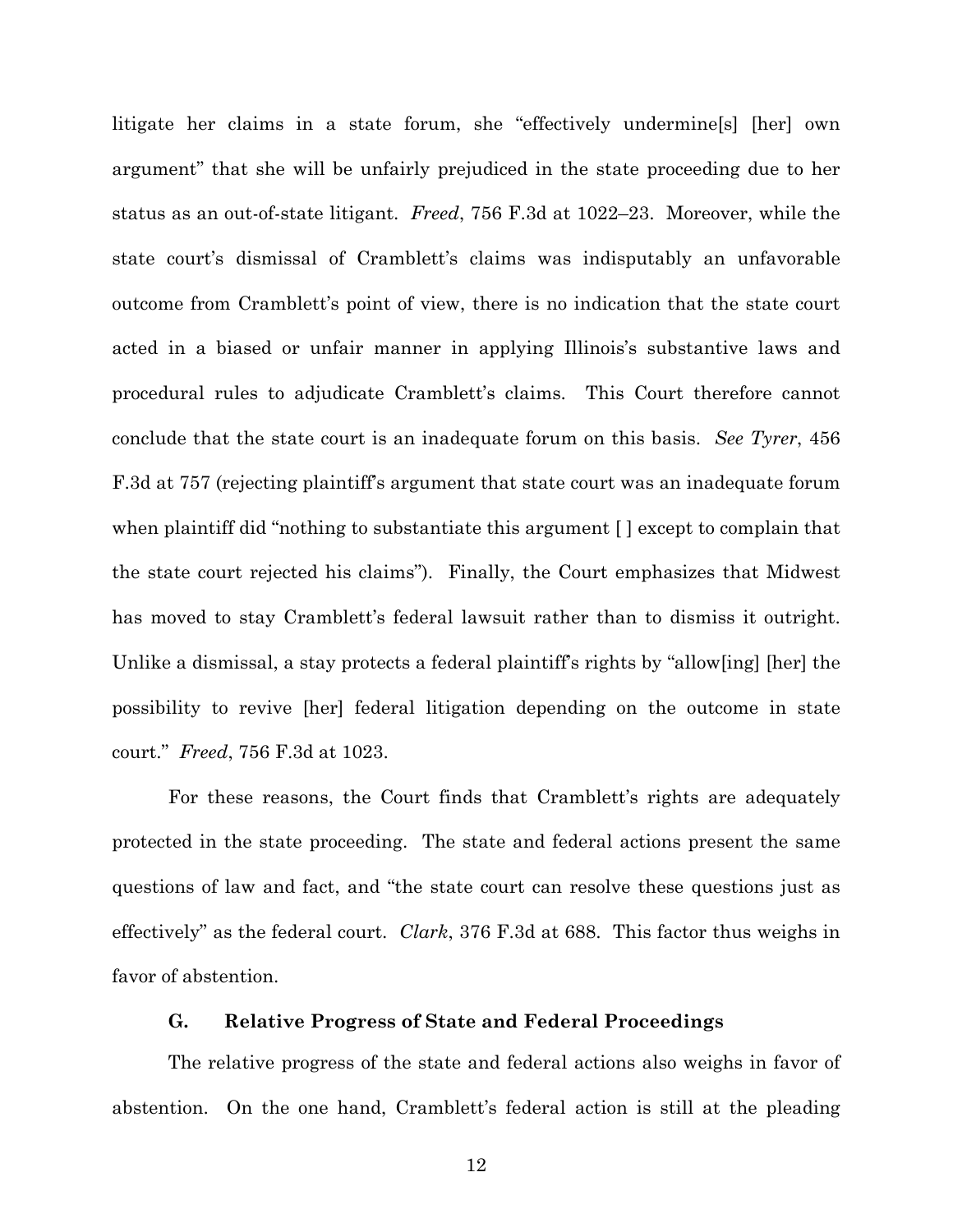stage. On the other hand, her state action has reached a final judgment and is now pending on appeal. The fact that the state action did not advance to discovery before the court issued a final judgment does not undermine the conclusion that more progress has been made in the state action than in the federal action, at least for purposes of the *Colorado River* analysis. *See Huon*, 657 F.3d at 648 (rejecting plaintiff's argument that his state action had not substantially progressed when the action had been dismissed at the pleading stage). As such, this factor weighs in favor of abstention—and heavily so, given that the state proceeding is already on appeal. *See id.*

#### **H. Presence or Absence of Concurrent Jurisdiction**

Cramblett concedes that the state and federal courts have concurrent jurisdiction over the claims in her parallel proceedings. Resp. at 10. She argues, however, that the presence of concurrent jurisdiction is a factor that should not be given much weight in the *Colorado River* analysis, because concurrent jurisdiction "exists in every diversity case" and thus does not demonstrate the presence of "exceptional circumstances" warranting abstention. *Id.*

Cramblett's point is well-taken. Indeed, it is difficult to imagine a federal diversity case in which a court could find that this factor weighed *against* abstention, given that the threshold step of the *Colorado River* analysis requires a court to find the presence of parallel proceedings in state and federal forums. *See Clark*, 376 F.3d at 685. Given the commonplace nature of such concurrent jurisdiction, the Court agrees that this factor is minimally probative of whether exceptional circumstances exist to justify abstention. *See Colo. River*, 424 U.S. at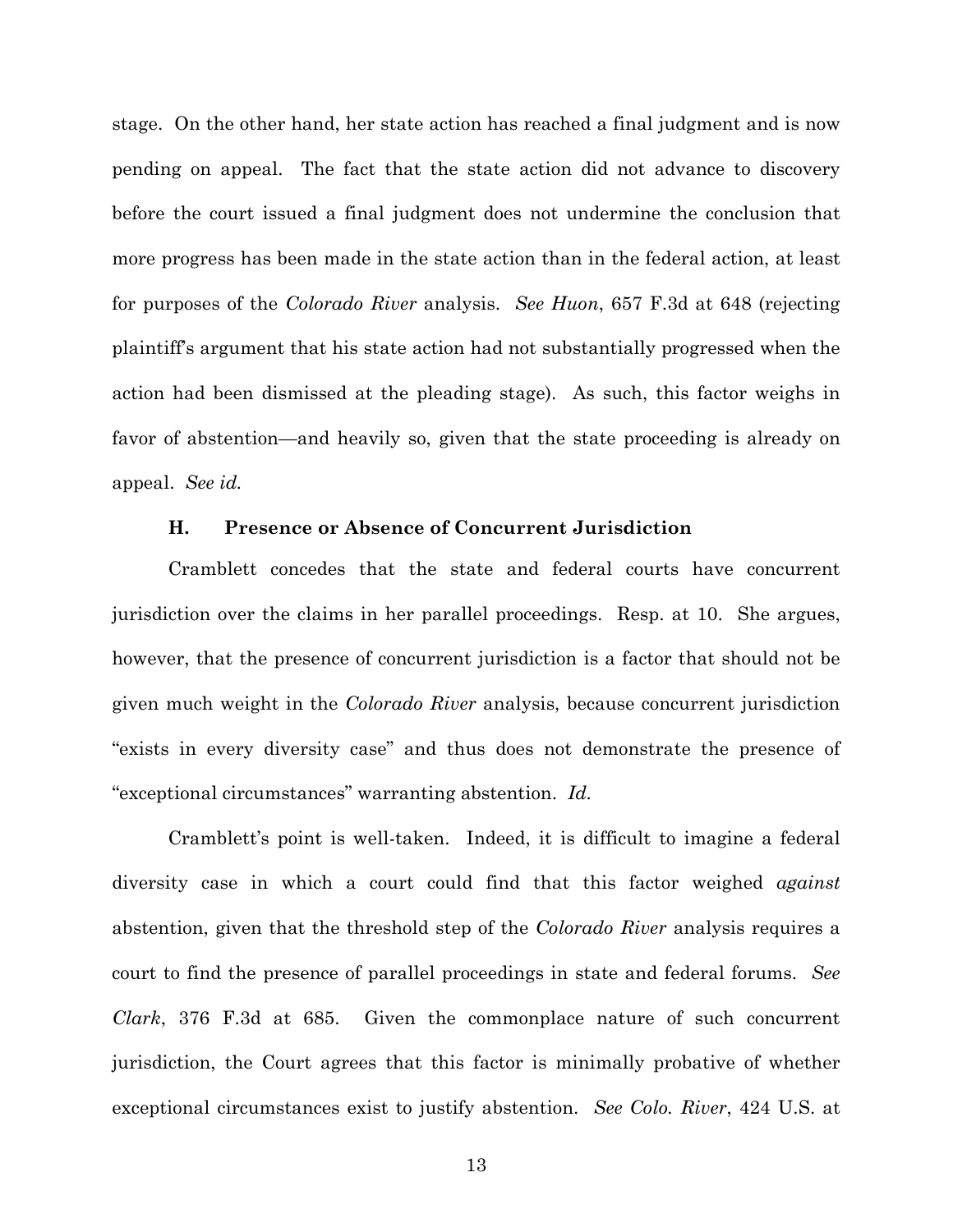818. Thus, although the "availability of concurrent jurisdiction weigh[s] in favor of a stay," *Clark*, 376 F.3d at 688, the Court will give this factor relatively less weight than the other factors weighing in favor of abstention.

# **I. Availability of Removal**

Next, the Court finds that the availability—or rather, the unavailability—of removal from state court also weighs in favor of abstention. Because Midwest is a resident of Illinois, it did not have the option of removing Cramblett's state action to federal court. *See* 28 U.S.C. § 1441(b)(2) (prohibiting removal on the basis of diversity jurisdiction by a defendant who is a citizen of the state in which the original state action was brought). Cramblett contends that this factor should be treated as neutral rather than as weighing in favor of a stay, *see* Resp. at 10, but the Court rejects this argument as contrary to Seventh Circuit precedent. *See Clark*, 376 F.3d at 688 (citing *Day*, 862 F.2d at 659–60) (holding that "the inability to remove the [state] action to federal court" weighs in favor of a stay). Accordingly, this factor weighs in favor of abstention.

### **J. Vexatious or Contrived Nature of Federal Action**

Finally, Midwest argues that the tenth *Colorado River* factor weighs in favor of abstention on the ground that Cramblett's decision to file her federal action was "merely an attempt to avoid the effect of an unfavorable state court decision." Mot. Stay at 12. Based on the record before it, the Court declines to conclude that the filing of Cramblett's federal action was vexatious or contrived. Although it is possible that Cramblett filed her federal suit for the purpose of harassment, it is at least equally possible that she filed the suit in good-faith pursuit of her legal rights.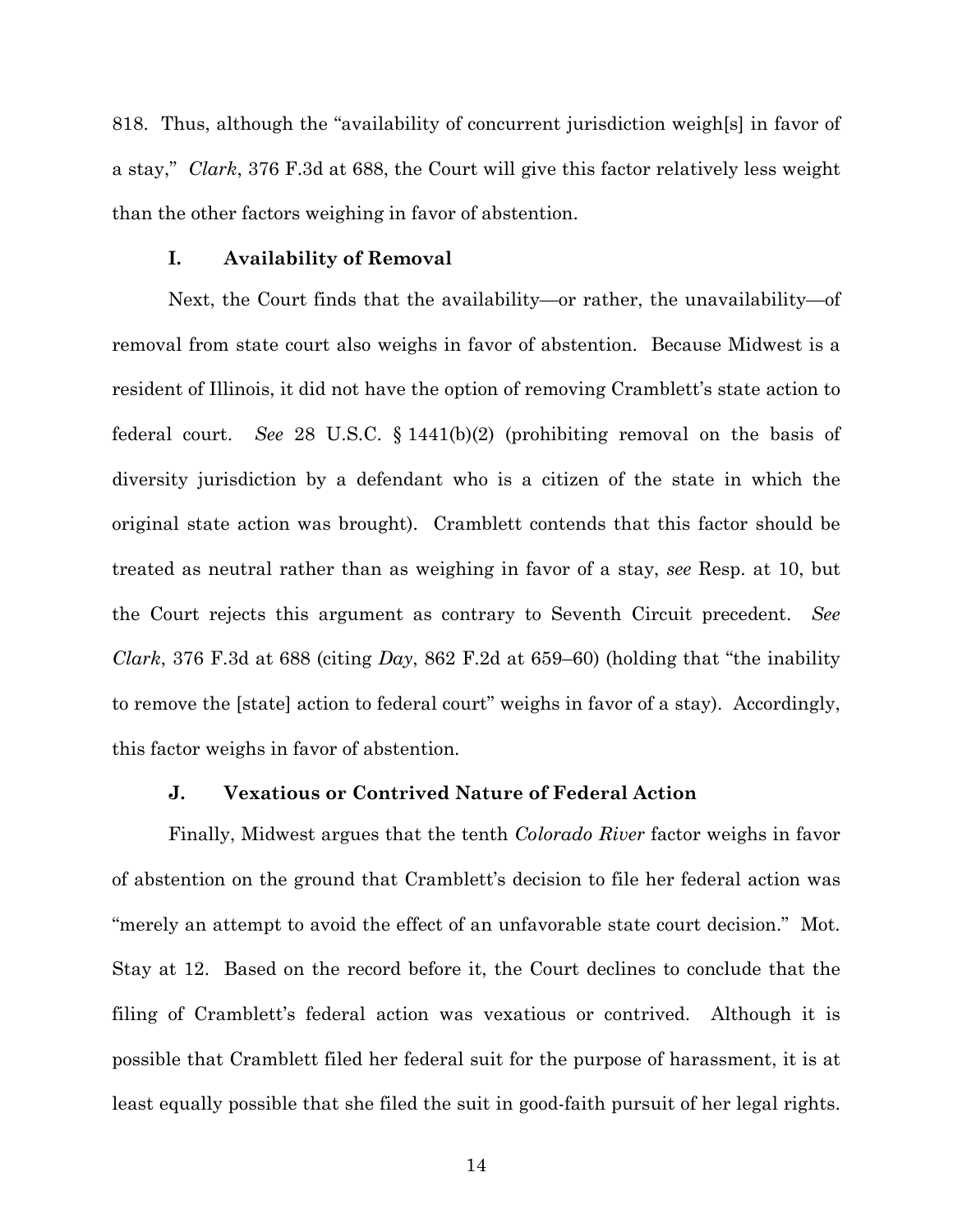The Court therefore finds that this factor weighs against abstention. *Cf. Sterling Fed. Bank, F.S.B. v. Countrywide Fin. Corp.*, No. 11-CV-2012, 2012 WL 2368821, at \*16 (N.D. Ill. June 21, 2012) (finding that this factor weighed against abstention where defendant did not provide the court with "sufficient information from which to conclude" that plaintiff's claims were vexatious or contrived).

## **K. Balancing the Factors**

In sum, the majority of the *Colorado River* factors weigh in favor of a stay in Cramblett's federal action. As explained above, several of these factors—namely, the desirability of avoiding piecemeal litigation, the order in which the concurrent forums obtained jurisdiction, and the relative progress of the state and federal proceedings weigh particularly heavily in favor of a stay, as they especially indicate that abstention would promote wise, efficient judicial administration. Three of the ten factors weigh against a stay, but Cramblett has not persuaded the Court that these three factors come close to outweighing the other seven. As such, the Court concludes that the balance of the factors demonstrates the presence of exceptional circumstances warranting a stay in the federal proceeding.